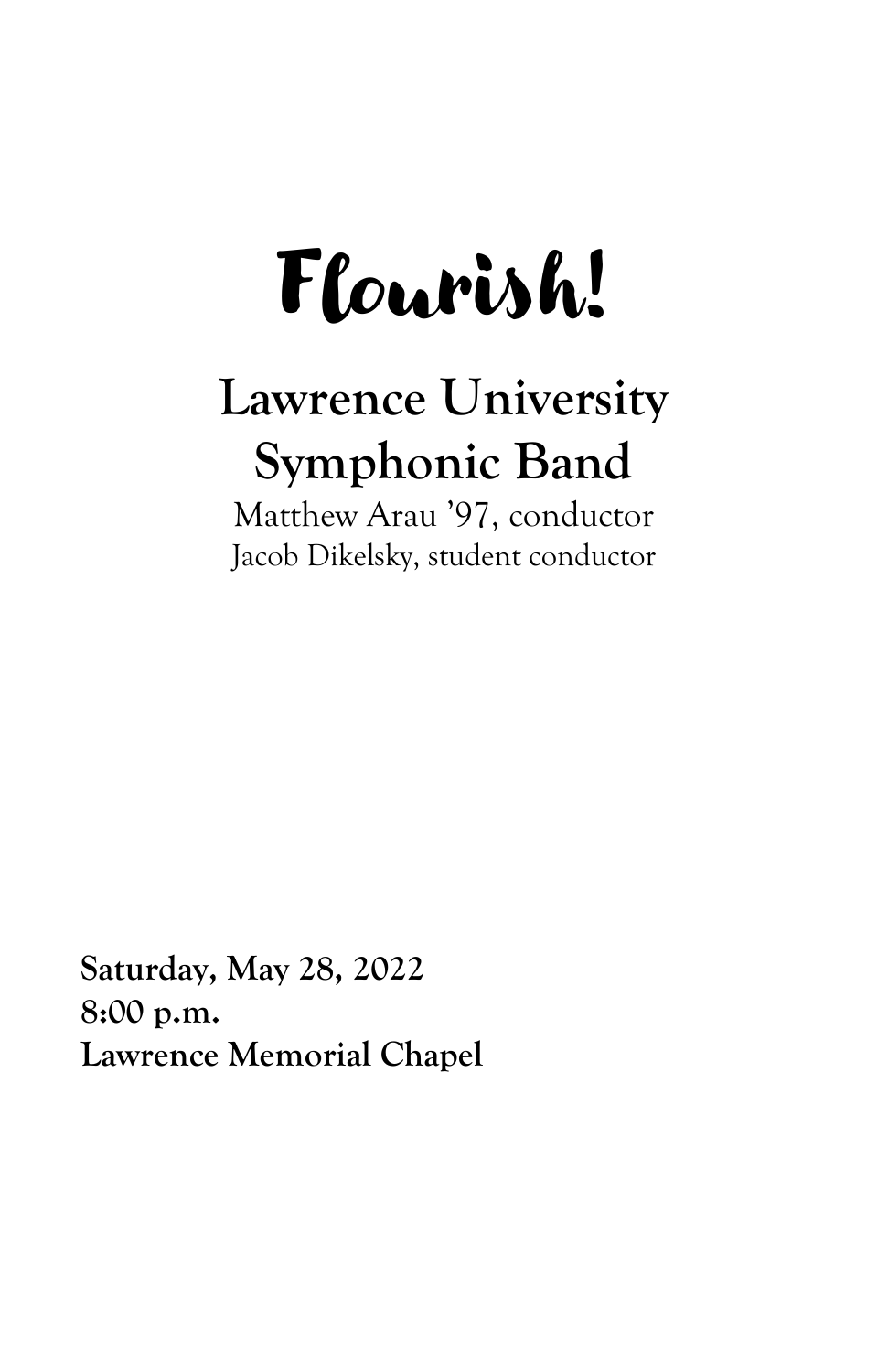*Fanfare on Amazing Grace* Adolphus Hailstork (b. 1941) trans. MGySgt Don Patterson

O Magnum Mysterium and a state of Morten Lauridsen (b. 1943) trans. H. Robert Reynolds

#### Jacob Dikelsky, conductor

*Vientos y Tangos* Michael Gandolfi (b. 1956)

*Valdres March* Johannes Hanssen (1874-1967) arr. Loras Schissel

*We collectively acknowledge that Lawrence University is situated on the ancestral homelands of the Menominee and Ho-Chunk people.*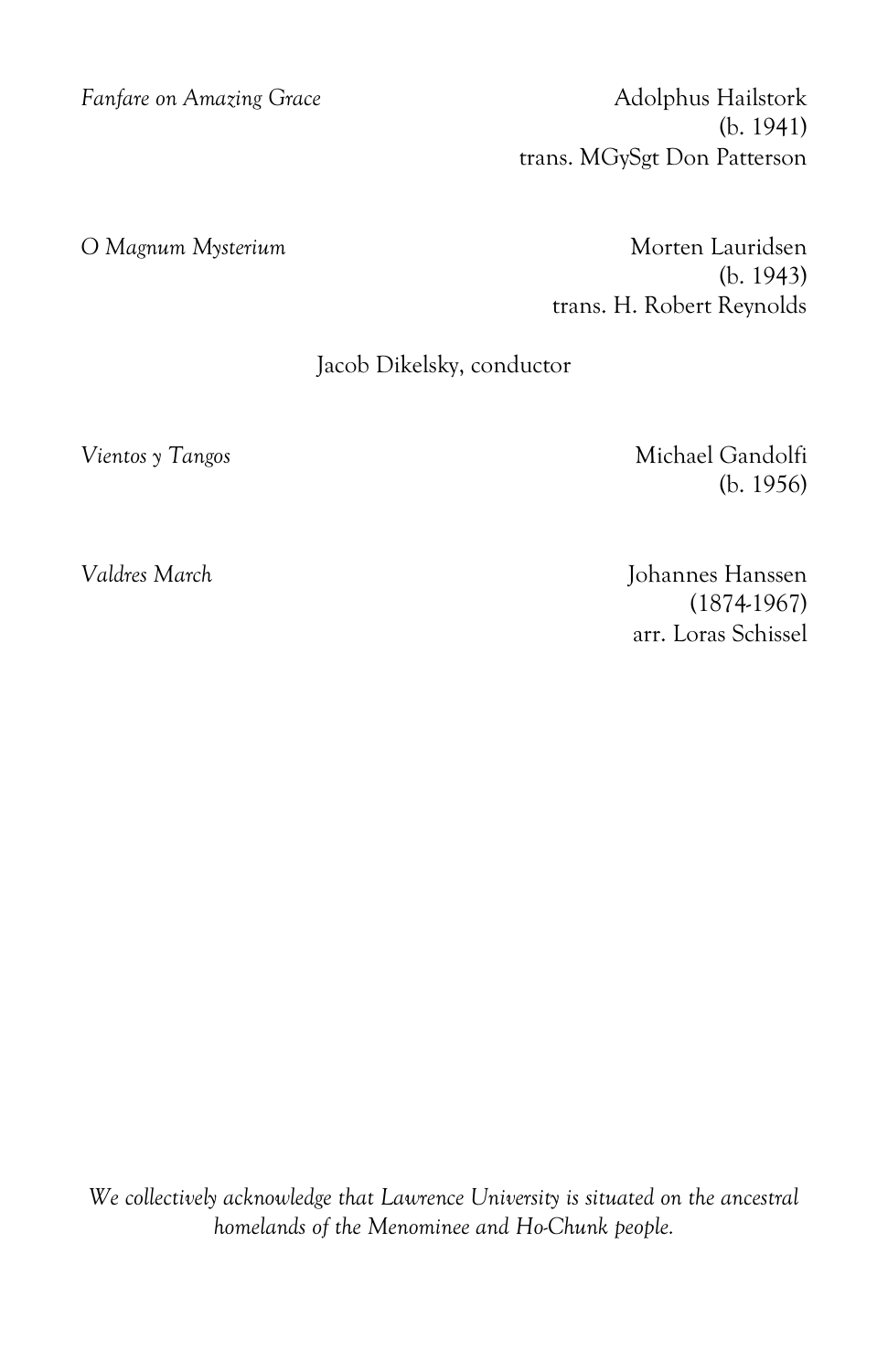#### **Lawrence University Symphonic Band**

Personnel listed alphabetically to reflect every musician's importance

#### **Flute**

Kai Coley (picc) Laura Cortes Josie Dale Claire Ferderer Jasmine Maller Aayush Raheja Aukje Van Eck\*

#### **Oboe**

Annabel Beckers\* (Eng hn) Iris Boehm

#### **Bassoon**

Nayla Brunnbauer Tara Maycroft Matt Springer\* (contra) Sarenna Sueoka Ayla Walther

#### **Clarinet**

Evy Best\* Carley Brenner (bass) Laura Friestad (Eb) Abby Herrick Nick Hull Aayush Raheja (bass) Paola Saldana Galvan Jordan Simons Emma Spaniol (bass) Grace Weber

#### **Saxophone**

Donovan Elliott (alto) Devin Hessler (tenor) Jasper Kashou (alto) Luke Kovscek (bari) Garrett Myers (alto) Ben Schaffzin (tenor) Luis Trejo\* (soprano/alto)

#### **Trumpet**

Nathan Ferguson Henry Hale Emily Kampstra\* Emma Nord Alex Poplawski Sudha Schultz

#### **Horn**

Lauren Coon\* Greta Engelstad Jackie McShan Patrick Sweeney Greta Thoresen

#### **Trombone**

Jake Baron Matthew DeChant William Gear (bass) Jackson Guha Sam Johnson Leah Kukman Cole Hittle Stephanie Veenendaal\*

#### **SETUP CREW**

Paola Saldana Galvan Darren Lam Laura Friestad

### **LIBRARIANS**

Melanie Shefchik Tyler Nanstad

#### **Euphonium**

Em Gajewski Jackson Guha Grace Hanson Stephanie Veenendaal

#### **Tuba**

Hannah Anderson\* John Painter Lawrence Schreiner Henry Wilcox

#### **Percussion**

Jake Bartelme Graham Goland\* Jacob Hanekamp Elizabeth Hermann Noah Parker

\*Denotes section leader